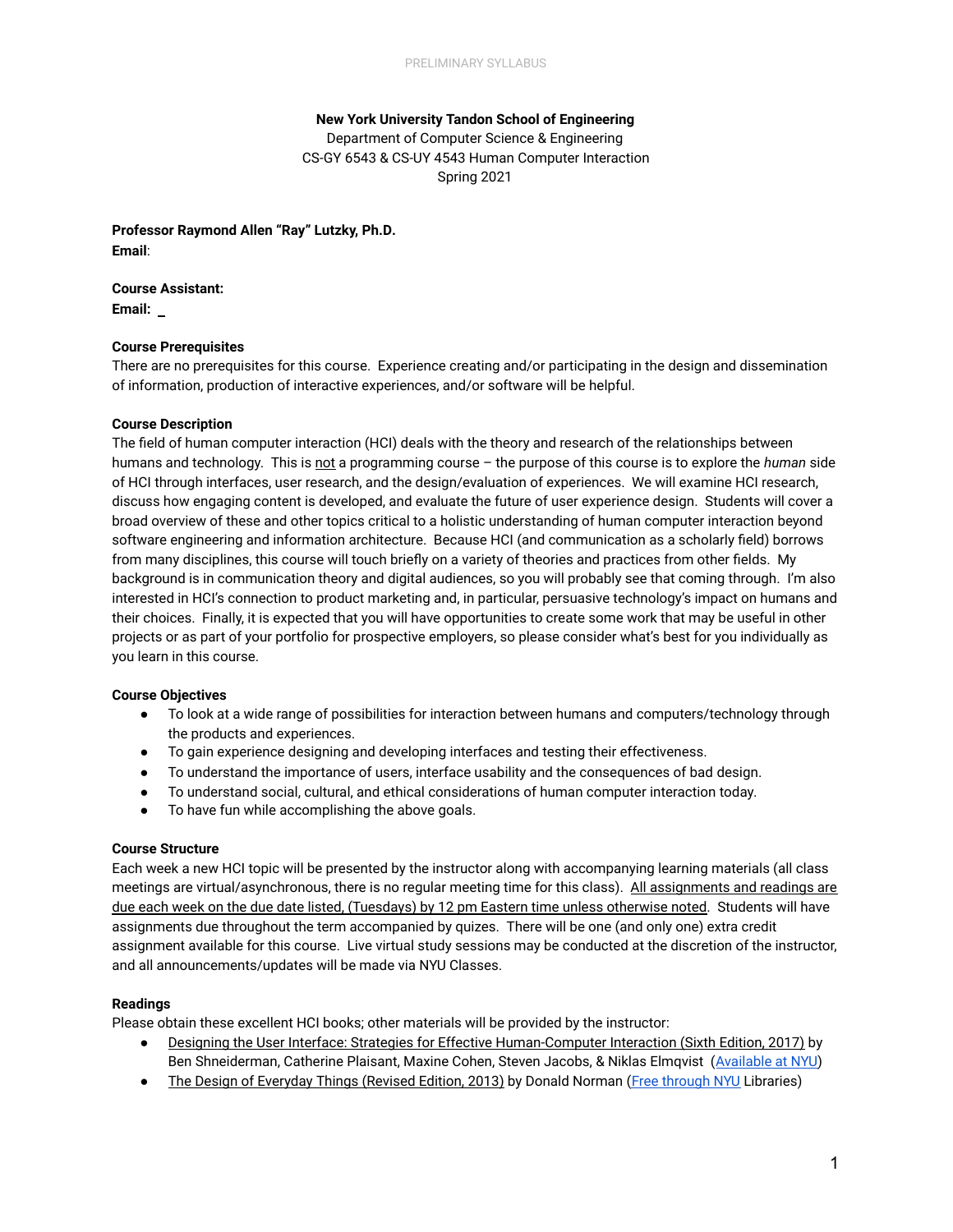Persuasive Technology: Using Computers to Change What We Think and Do (2003) by B.J. Fogg (Free [through NYU](https://bobcat.library.nyu.edu/permalink/f/ci13eu/nyu_aleph004464850) Libraries)

## **Course Requirements**

To facilitate the learning experience, students will select a sample HCI product or experience and use it for assignments throughout the course. Student grades will be calculated on a scale of 100 points from the assignments and quizzes, each building on the knowledge of the last and culminating in a final design plan/presentation. A more detailed description of each assignment will be provided during the course:

| <b>Usability Evaluation</b><br>$(10 \text{ points})$ | An evaluation of the usability of the HCI product/experience that discusses the<br>affordances, constraints, signifiers and other aspects of the design (300-400)<br>words).          |
|------------------------------------------------------|---------------------------------------------------------------------------------------------------------------------------------------------------------------------------------------|
| Persona Design<br>$(10$ points)                      | A well-conceived persona of a prospective user for your chosen HCI<br>product/experience that creatively and realistically addresses the requirements<br>for your users (1-2 slides). |
| Social Media Content                                 | A mock-up campaign of social media content to engage users for your chosen                                                                                                            |
| $(20$ points)                                        | HCI product/experience (6 social media posts).                                                                                                                                        |
| <b>Final Design Plan</b>                             | A detailed strategy for a prototype HCI product or experience that incorporates                                                                                                       |
| (30 points)                                          | best practices of usability research and design (10-12 slides).                                                                                                                       |
| <b>Quizzes</b>                                       | Three (3) quizzes will be conducted to assess learning material comprehension                                                                                                         |
| (30 points/10 points each)                           | (10 questions each).                                                                                                                                                                  |
| <b>Total: 100 points</b>                             | (+ optional extra credit assignment to be announced)                                                                                                                                  |

### **Course Policies**

- Academic misconduct of any kind will not be tolerated and may result in an automatic "F" grade. Please familiarize yourself with NYU School of Engineering policy below (when in doubt please ask via email).
- Professor will attempt to respond to student inquiries as received, usually within 24 hours.
- Student assignments are due on the date listed in the syllabus in NYU Classes.
- Student quizzes are due on the date listed and will not be accepted after the due date.
- Students are strongly encouraged to complete all readings and fully engage with the materials, as well as connect with your classmates to discuss topics of mutual interest during the course..
- One optional extra credit assignment will be made available. No additional extra credit will be awarded.

### **About the Instructor**

Dr. Ray Lutzky joined the NYU Tandon faculty in 2015 and has taught undergraduate and graduate courses in the Department of Computer Science & Engineering and in the Department of Technology, Culture & Society. He previously taught human-computer interaction graduate students at Cornell Tech. Ray received his Ph.D. from Rensselaer Polytechnic Institute, where his research focused on culture and usability. He also holds an M.S. in public relations from Syracuse University and is completing an M.S. in digital audience strategy at Arizona State University.

### **Course Schedule** ( *subject to change* )

This course schedule is loosely structured in four parts to help you focus your thinking and correspond with the learning materials. Part one explores usability and user experience design. Part two goes in-depth on research methods and techniques, while part three will focus on digital audiences and persuasive technology. The final part of the course will summarize our work and cover building HCI experiences across diverse sets of users.

| Module | Due Date   | <b>Class Topic</b>              | Assianment                       | Reading Due |
|--------|------------|---------------------------------|----------------------------------|-------------|
|        | February 2 | Intro to User Experience Design | Review syllabus, obtain readings | $---$       |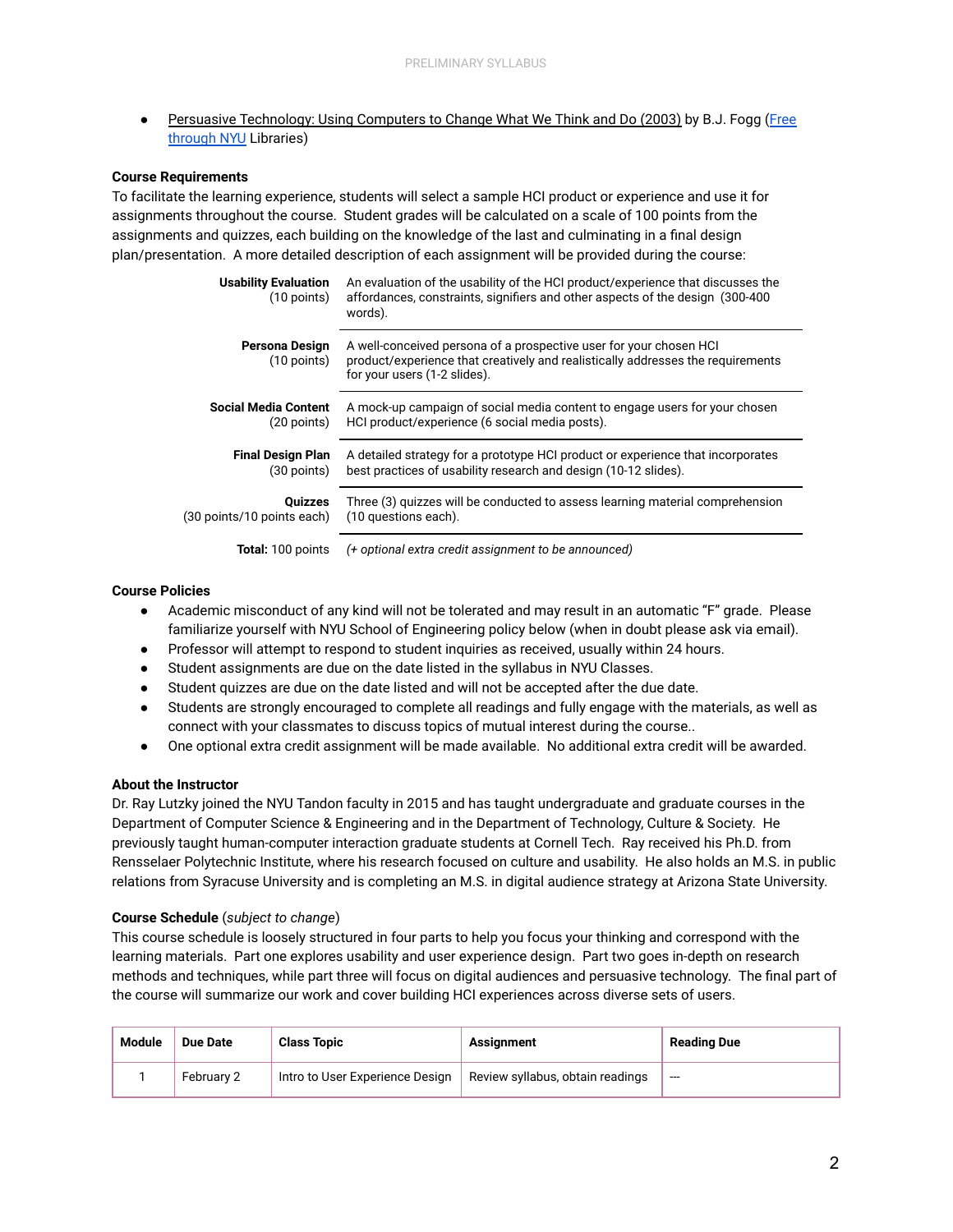| $\overline{2}$ | February 9  | Affordances and Empathy                      |                                                                      | Norman 1, 2                                                                        |
|----------------|-------------|----------------------------------------------|----------------------------------------------------------------------|------------------------------------------------------------------------------------|
| 3              | February 16 | Personas                                     | <b>Usability Evaluation Due</b>                                      | Norman 3, 4<br>Podcast: What is wrong with<br>Personas?                            |
| 4              | February 23 | Research I: Understanding Data               | Persona Design Due                                                   | Norman 5, 6                                                                        |
| 5              | March 2     | Research II: Techniques                      | Quiz 1: Design of Everyday<br>Things                                 | Shneiderman et al. 1, 2, 3                                                         |
| 6              | March 9     | Research III: Usability Testing              |                                                                      | Shneiderman et al. 4, 5, 6                                                         |
| $\overline{7}$ | March 16    | Research IV: Conducting<br><b>Interviews</b> |                                                                      | Shneiderman et al. 12, 13, 14                                                      |
| 8              | March 23    | Service Design                               | Quiz 2: Designing the User<br>Interface                              | Shneiderman et al. 15, 16<br>Video: What is the value of<br><b>Service Design?</b> |
| 9              | March 30    | Social Media Engagement                      |                                                                      | Schwartz, Newberry, Bayn                                                           |
| 10             | April 6     | Persuasive Technology                        | Social Media Content Due                                             | Fogg 1, 2, 3, 4                                                                    |
| 11             | April 13    | Digital Audience Strategy                    |                                                                      | Fogg 5, 6, 7, 8                                                                    |
| 12             | April 20    | Prototyping                                  | Quiz 3: Persuasive Technology                                        | Fogg 9, 10                                                                         |
| 13             | April 27    | Diversity in Digital Audiences               |                                                                      | Auger-Dominguez, Moran &<br>Bui, Castaneda et al., Drakett<br>et al., Morley       |
| 14             | May 4       | <b>Culturally Situated Design</b>            | Strategy Design Plan/Proposal<br>Paper Due<br>Extra Credit Essay Due | Video: Eglash                                                                      |

# **Grade Calculation**

Final course letter grades will be determined accordingly:

| Letter Grade | <b>Total Earned Points</b> |
|--------------|----------------------------|
| А            | 94-100 or above            |
| А-           | 90-93                      |
| B+           | 87-89                      |
| в            | 83-86                      |
| R-           | 80-82                      |

| C+ | 77-79        |
|----|--------------|
| C  | 73-76        |
| C- | 70-72        |
| D+ | 67-69        |
|    | 60-66        |
|    | 59 and below |